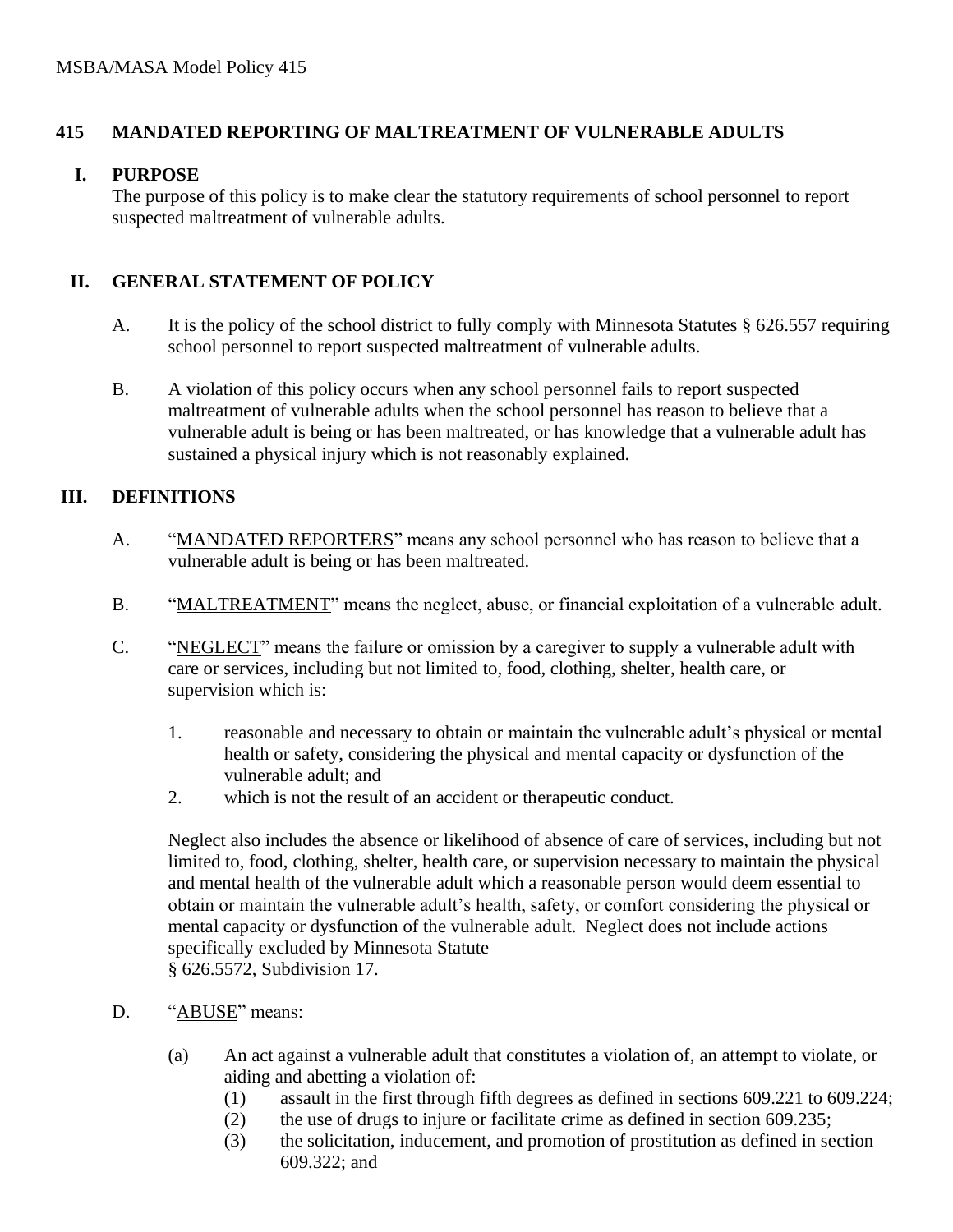(4) criminal sexual conduct in the first through fifth degrees as defined in sections 609.342 to 609.3451.

A violation includes any action that meets the elements of the crime, regardless of whether there is a criminal proceeding or conviction.

- (b) Conduct which is not an accident or therapeutic conduct as defined in this section, which produces or could reasonably be expected to produce physical pain or injury or emotional distress including, but not limited to, the following:
	- (1) hitting, slapping, kicking, pinching, biting, or corporal punishment of a vulnerable adult;
	- (2) use of repeated or malicious oral, written, or gestured language toward a vulnerable adult or the treatment of a vulnerable adult which would be considered by a reasonable person to be disparaging, derogatory, humiliating, harassing, or threatening;
	- (3) use of any aversive or deprivation procedure, unreasonable confinement or involuntary seclusion, including the forced separation of the vulnerable adult from other persons against the will of the vulnerable adult or the legal representative of the vulnerable adult; and
	- (4) use of any aversive or deprivation procedures for persons with developmental disabilities or related conditions not authorized under section 245.825.
- (c) Any sexual contact or penetration as defined in section 609.341, between a facility staff person or a person providing services in the facility and a resident, patient, or client of that facility.
- (d) The act of forcing, compelling, coercing, or enticing a vulnerable adult against the vulnerable adult's will to perform services for the advantage of another.

Abuse does not include actions specifically excluded by Minnesota Statute § 626.5572, Subdivision 2.

- E. "FINANCIAL EXPLOITATION" means a breach of a fiduciary duty by an actor's unauthorized expenditure of funds entrusted to the actor for the benefit of the vulnerable adult or by an actor's failure to provide food, clothing, shelter, health care, therapeutic conduct or supervision, the failure of which results or is likely to result in detriment to the vulnerable adult. Financial exploitation also includes: the willful use, withholding or disposal of funds or property of a vulnerable adult; the obtaining of services for wrongful profit or advantage which results in detriment to the vulnerable adult; the acquisition of a vulnerable adult's funds or property through undue influence, harassment, duress, deception, or fraud; and the use of force, coercion, or enticement to cause a vulnerable adult to perform services against the vulnerable adult's will for the profit or advantage of another.
- F. "VULNERABLE ADULT" means any person 18 years of age or older who:
	- (1) is a resident or inpatient of a facility;
	- (2) receives services required to be licensed under Minnesota Statute § Ch. 245A, except as excluded under Minnesota Statute § 626.5572, Subd. 21 (a)(2);
	- (3) receives services at or from a licensed home care provider or person or organization that offers, provides, or arranges for personal care assistance services under the medical assistance program; or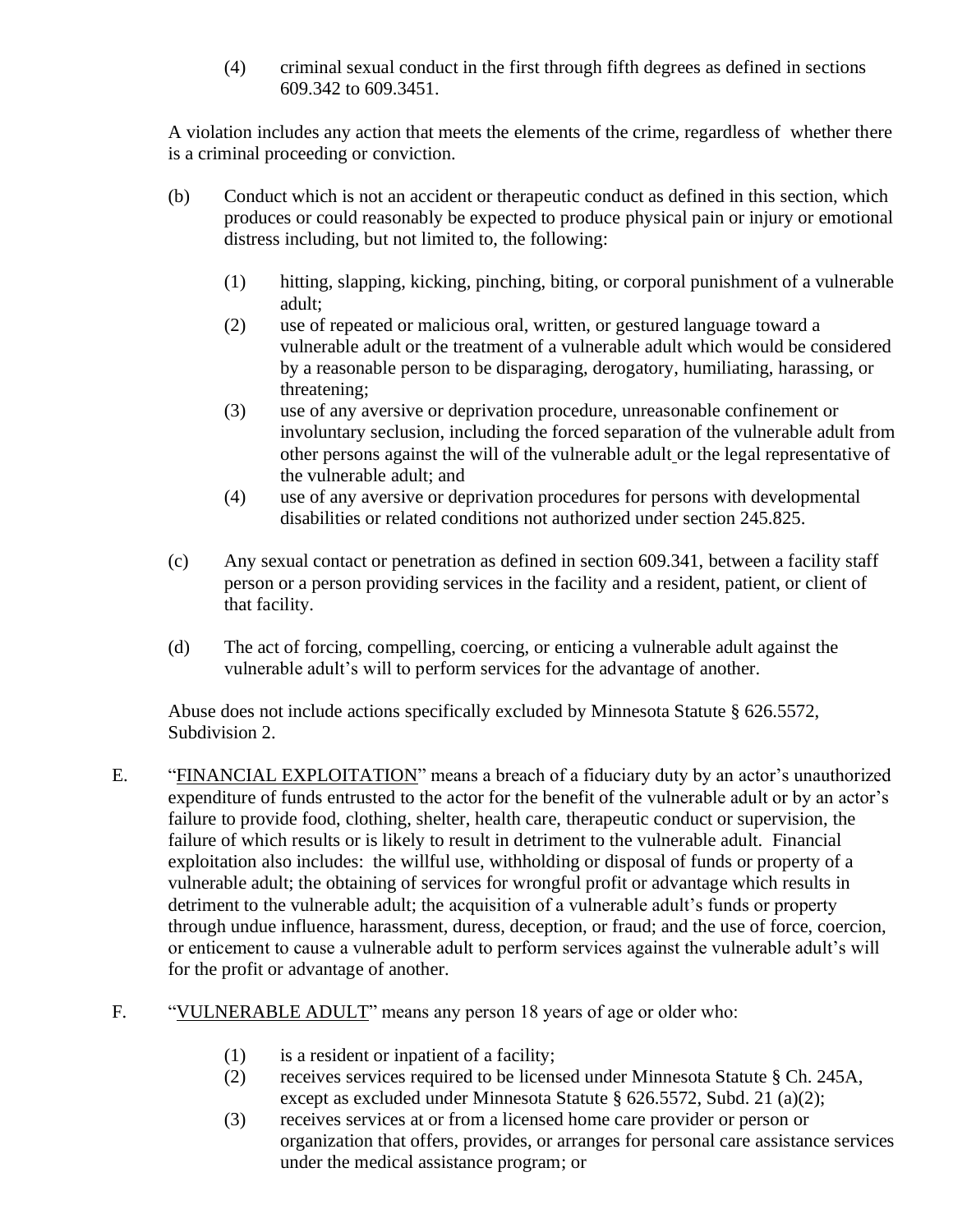- (4) regardless of residence or type of service received possesses a physical or mental infirmity or other physical, mental, or emotional dysfunction that impairs the individual's ability to adequately provide the persons own care without assistance or supervision and, because of the dysfunction or infirmity and need for care or services, has an impaired ability to protect the individual's self from maltreatment.
- G. "CAREGIVER" means an individual or facility who has responsibility for the care of a vulnerable adult as a result of a family relationship, or who has assumed responsibility for all or a portion of the care of a vulnerable adult voluntarily, by contract, or by agreement.
- H. "SCHOOL PERSONNEL" means professional employees or their delegates of the school district engaged in providing health, educational, social, psychological, law enforcement, or other caretaking services of vulnerable adults.
- I. "IMMEDIATELY" means as soon as possible, but no longer than 24 hours from the time initial knowledge that the incident occurred has been received.

# **IV. REPORTING PROCEDURES**

- A. A mandated reporter as defined herein shall immediately report the suspected maltreatment to the common entry point responsible for receiving reports, which is the Minnesota Adult Abuse Reporting Center (MAARC) at 1-844-880-1574 (this is a toll free number available for the public).
- B. Whenever a mandated reporter, as defined herein, knows or has reason to believe that an individual made an error in the provision of therapeutic conduct to a vulnerable adult which results in injury or harm which reasonably requires the care of a physician, such information shall be reported immediately to the designated county agency. The mandated reporter also may report a belief that the error did not constitute neglect and why the error does not constitute neglect.
- C. The reporter shall, to the extent possible, identify the vulnerable adult, the caregiver, the nature and extent of the suspected maltreatment, any evidence of previous maltreatment, the name and address of the reporter, the time, date, and location of the incident and any other information that the reporter believes might be helpful in investigating the suspected abuse or neglect. A mandated reporter may disclose not public data as defined under Minnesota Statute § 13.02 and to the extent necessary to comply with the above reporting requirements.
- D. A person mandated to report suspected maltreatment of a vulnerable adult who negligently or intentionally fails to report is liable for damages caused by the failure. A negligent or intentional failure to report may result in discipline. A mandatory reporter who intentionally fails to make a report, who knowingly provides false or misleading information in reporting, or who intentionally fails to provide all the material circumstances surrounding the reported incident may be guilty of a misdemeanor.
- E. Retaliation against a person who makes a good faith report under Minnesota law and this policy, or against a vulnerable adult who is named in a report, is prohibited.
- F. Any person who intentionally makes a false report under the provisions of applicable Minnesota law or this policy shall be liable in a civil suit for any actual damages suffered by the person or